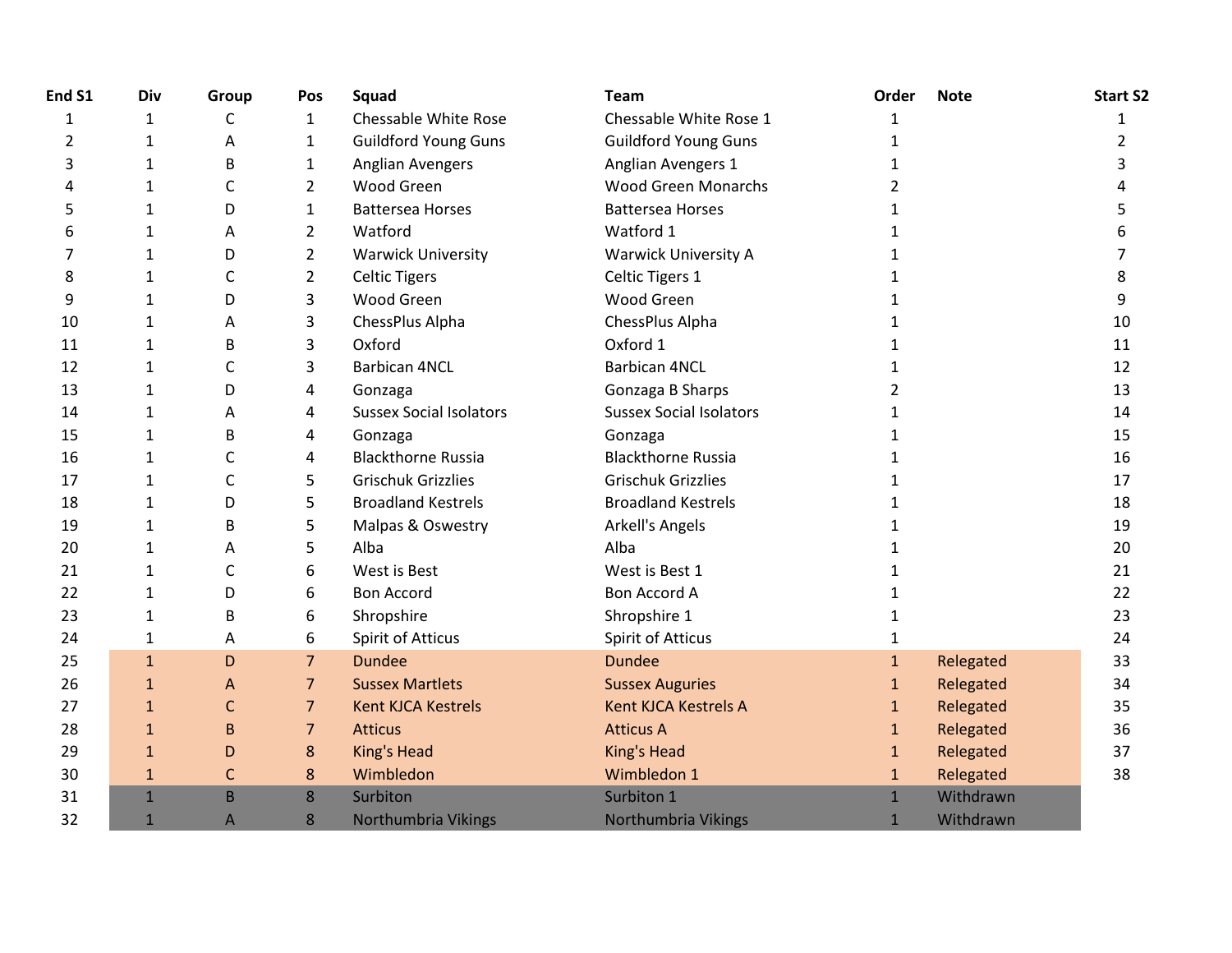| End S1 | Div            | Group        | Pos            | Squad                       | <b>Team</b>                   | Order          | <b>Note</b> | <b>Start S2</b> |
|--------|----------------|--------------|----------------|-----------------------------|-------------------------------|----------------|-------------|-----------------|
| 33     | $\overline{2}$ | $\mathsf C$  | $\overline{2}$ | <b>ChessPlus Beta</b>       | <b>ChessPlus Beta</b>         | $\mathbf{1}$   | Promoted    | 25              |
| 34     | $\overline{2}$ | $\mathsf{C}$ | $\mathbf{1}$   | <b>Wood Green</b>           | <b>Wood Green Youth</b>       | 3              | Promoted    | 26              |
| 35     | $\overline{2}$ | B            | $\mathbf{1}$   | <b>Chessable White Rose</b> | <b>Chessable White Rose</b>   | $\overline{2}$ | Promoted    | 27              |
| 36     | $\overline{2}$ | B            | $\overline{2}$ | St Benildus A               | <b>St Benildus A</b>          | $\mathbf{1}$   | Promoted    | 28              |
| 37     | $\overline{2}$ | D            | $\mathbf{1}$   | <b>Wessex Some Stars</b>    | <b>Wessex Some Stars A</b>    | $\mathbf{1}$   | Promoted    | 29              |
| 38     | $\overline{2}$ | A            | $\mathbf{1}$   | Liverpool                   | Liverpool                     | $\mathbf{1}$   | Promoted    | 30              |
| 39     | $\overline{2}$ | A            | $\overline{2}$ | <b>Bristol University A</b> | <b>Bristol University A</b>   | $\mathbf{1}$   | Promoted    | 31              |
| 40     | $\overline{2}$ | D            | 3              | <b>Exeter Honey Badgers</b> | <b>Exeter Honey Badgers</b>   | $\mathbf{1}$   | Promoted    | 32              |
| 41     | $\overline{2}$ | D            | $\overline{2}$ | Wigston                     | Wigston 1                     | $\mathbf{1}$   |             | 39              |
| 42     | 2              | C            | 3              | <b>Catford Cosmonauts</b>   | <b>Catford Cosmonauts 1</b>   | $\mathbf{1}$   |             | 40              |
| 43     | $\overline{2}$ | Α            | 3              | Gonzaga                     | Gonzaga C-ing is Believing    | 3              |             | 41              |
| 44     | $\overline{2}$ | B            | 3              | Kent KJCA Kestrels          | Kent KJCA Kestrels B          | $\overline{2}$ |             | 42              |
| 45     | $\overline{2}$ | D            | 4              | <b>CSC</b>                  | CSC <sub>2</sub>              | 2              |             | 43              |
| 46     | $\overline{2}$ | C            | 4              | Downend                     | Downend 1                     | 1              |             | 44              |
| 47     | $\overline{2}$ | А            | 4              | <b>MK Phoenix</b>           | MK Phoenix 1                  | 1              |             | 45              |
| 48     | $\overline{2}$ | B            | 4              | Harrow                      | Harrow 1                      | $\mathbf{1}$   |             | 46              |
| 49     | $\overline{2}$ | D            | 5              | <b>Maryport Assassins</b>   | <b>Maryport Assassins A</b>   | 1              |             | 47              |
| 50     | $\overline{2}$ | А            | 5              | Anglian Avengers            | <b>Anglian Avengers 2</b>     | 2              |             | 48              |
| 51     | $\overline{2}$ | B            | 5              | <b>Ashfield Anonymous</b>   | Ashfield Anonymous A          | 1              |             | 49              |
| 52     | $\overline{2}$ | C            | 5              | Schach Attack               | <b>Schach Attack</b>          | $\mathbf{1}$   |             | 50              |
| 53     | $\overline{2}$ | B            | 6              | Malpas & Oswestry           | <b>Higgie's Heroes</b>        | $\overline{2}$ |             | 51              |
| 54     | $\overline{2}$ | C            | 6              | Mushrooms                   | Mushrooms 1                   | 1              |             | 52              |
| 55     | $\overline{2}$ | D            | 6              | <b>Sussex Martlets</b>      | <b>Sussex Starlings</b>       | $\overline{2}$ |             | 53              |
| 56     | $\overline{2}$ | A            | 6              | <b>CSC</b>                  | CSC <sub>1</sub>              | 1              |             | 54              |
| 57     | $\overline{2}$ | B            | $\overline{7}$ | <b>Bradford DCA Knights</b> | <b>Bradford DCA Knights A</b> | 1              |             | 63              |
| 58     | $\overline{2}$ | D            | $\overline{7}$ | Yorkshire Universities      | Yorkshire Universities        | $\mathbf{1}$   |             | 64              |
| 59     | $\overline{2}$ | $\mathsf{C}$ | $\overline{7}$ | <b>Rhyfelwyr Essyllwg</b>   | <b>Rhyfelwyr Essyllwg</b>     | $\mathbf{1}$   | Relegated   | 65              |
| 60     | $\overline{2}$ | Α            | $\overline{7}$ | <b>St Albans</b>            | St Albans 1                   | $\mathbf{1}$   | Relegated   | 66              |
| 61     | $\overline{2}$ | $\sf B$      | 8              | Streatham                   | <b>Streatham A</b>            | $\mathbf{1}$   | Relegated   | 67              |
| 62     | $\overline{2}$ | D            | 8              | Oxford                      | Oxford 2                      | $\overline{2}$ | Relegated   | 68              |
| 63     | $\overline{2}$ | A            | 8              | Plymouth                    | Plymouth                      | $\mathbf{1}$   | Relegated   | 69              |
| 64     | $\overline{2}$ | $\mathsf{C}$ | 8              | Throw in the Tal            | Throw in the Tal              | $\mathbf{1}$   | Relegated   | 70              |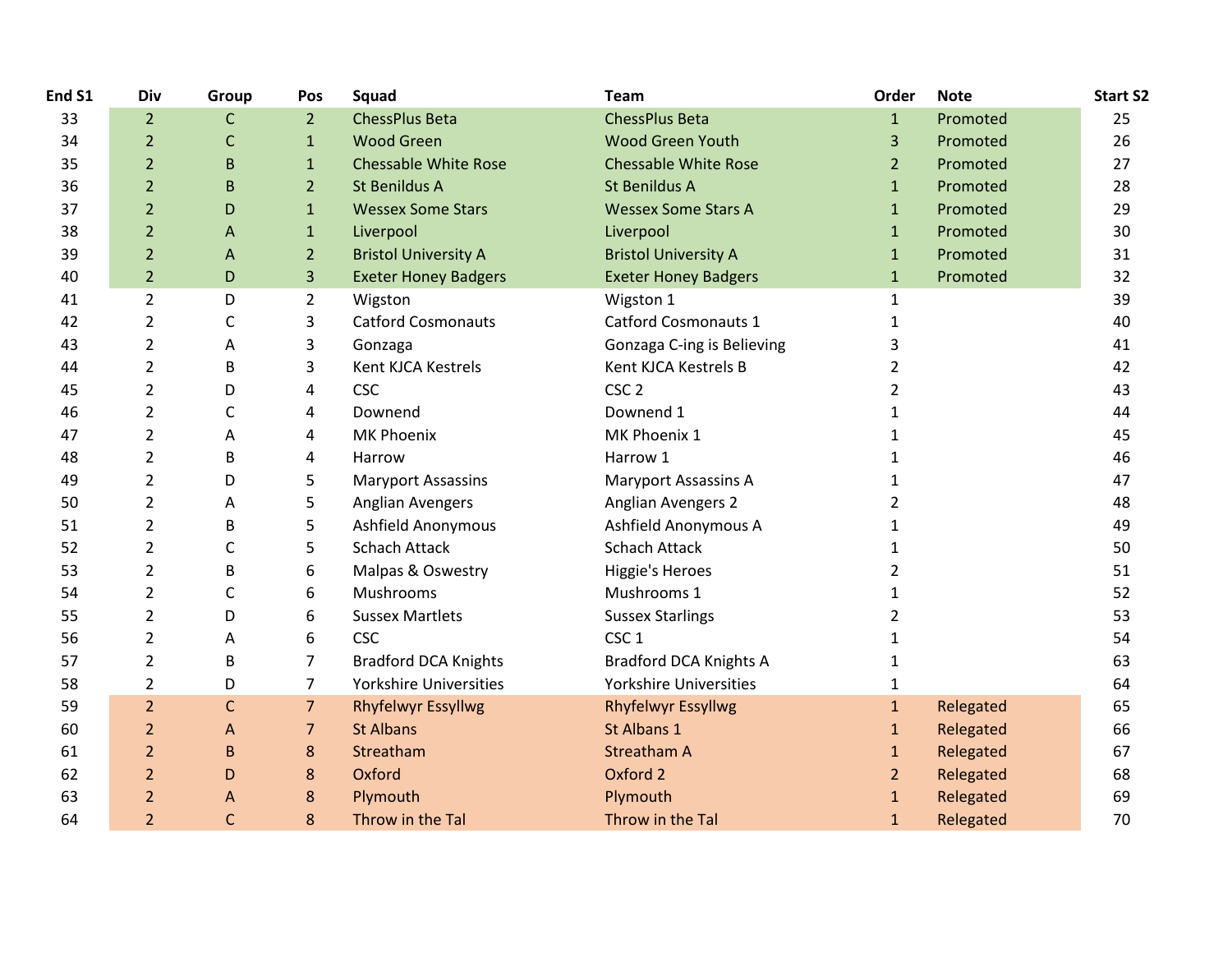| End S1 | Div | Group        | Pos            | Squad                      | Team                        | Order          | <b>Note</b> | <b>Start S2</b> |
|--------|-----|--------------|----------------|----------------------------|-----------------------------|----------------|-------------|-----------------|
| 65     | 3   | $\mathsf C$  | $\mathbf{1}$   | <b>Brentwood</b>           | <b>Brentwood</b>            | $\mathbf{1}$   | Promoted    | 55              |
| 66     | 3   | $\mathsf{C}$ | $\overline{2}$ | <b>Warwick University</b>  | <b>Warwick University B</b> | $\overline{2}$ | Promoted    | 56              |
| 67     | 3   | D            | $\mathbf{1}$   | <b>West is Best</b>        | West is Best 2              | 2 <sup>1</sup> | Promoted    | 57              |
| 68     | 3   | D            | $\overline{2}$ | 3 Smarties 1 Tube          | 3 Smarties 1 Tube           | $\mathbf{1}$   | Promoted    | 58              |
| 69     | 3   | A            | $\mathbf{1}$   | <b>Hull Romans</b>         | <b>Hull Romans</b>          | $\mathbf{1}$   | Promoted    | 59              |
| 70     | 3   | $\sf B$      | $\mathbf{1}$   | Harrow                     | Harrow <sub>2</sub>         | $\overline{2}$ | Promoted    | 60              |
| 71     | 3   | $\sf B$      | $\overline{2}$ | The Rook1Es                | The Rook1Es                 | $\mathbf{1}$   | Promoted    | 61              |
| 72     | 3   | A            | $\overline{2}$ | <b>CSC</b>                 | CSC <sub>3</sub>            | 3              | Promoted    | 62              |
| 73     | 3   | B            | 3              | The Full Ponty             | The Full Ponty              | $\mathbf{1}$   |             | 71              |
| 74     | 3   | Α            | 3              | Shropshire                 | Shropshire 2                | $\overline{2}$ |             | 72              |
| 75     | 3   | $\mathsf C$  | 3              | <b>Beverley Vikings</b>    | <b>Beverley Vikings</b>     | $\mathbf{1}$   |             | 73              |
| 76     | 3   | D            | 3              | Nottingham University      | Nottingham University 1     | 1              |             | 74              |
| 77     | 3   | С            | 4              | <b>Poisoned Pawns</b>      | <b>Poisoned Pawns</b>       | $\mathbf{1}$   |             | 75              |
| 78     | 3   | D            | 4              | Falmouth & Truro           | Falmouth & Truro            | 1              |             | 76              |
| 79     | 3   | B            | 4              | <b>Stroud The Young</b>    | <b>Stroud The Young</b>     | 1              |             | 77              |
| 80     | 3   | Α            | 4              | <b>Catford Cosmonauts</b>  | <b>Catford Cosmonauts 2</b> | $\overline{2}$ |             | 78              |
| 81     | 3   | C            | 5              | Streatham                  | Streatham B                 | 2              |             | 79              |
| 82     | 3   | D            | 5              | MK Phoenix                 | MK Phoenix 2                | 2              |             | 80              |
| 83     | 3   | Α            | 5              | Mushrooms                  | Mushrooms 2                 | $\overline{2}$ |             | 81              |
| 84     | 3   | B            | 5              | Preston South End          | Preston South End           | 1              |             | 82              |
| 85     | 3   | C            | 6              | Abergavenny and Friends    | Abergavenny and Friends     | 1              |             | 83              |
| 86     | 3   | D            | 6              | <b>Warley Mighty Quins</b> | <b>Warley Mighty Quins</b>  | 1              |             | 84              |
| 87     | 3   | Α            | 6              | <b>Wessex Some Stars</b>   | <b>Wessex Some Stars B</b>  | $\overline{2}$ |             | 85              |
| 88     | 3   | B            | 6              | Cork                       | Cork                        | 1              |             | 86              |
| 89     | 3   | D            | $\overline{7}$ | Horsham                    | Horsham                     | $\mathbf{1}$   |             | 95              |
| 90     | 3   | C            | $\overline{7}$ | Four Horsemen              | Four Horsemen               | $\mathbf{1}$   |             | 96              |
| 91     | 3   | A            | $\overline{7}$ | Railsport                  | Railsport                   | $\mathbf{1}$   | Relegated   | 97              |
| 92     | 3   | $\sf B$      | $\overline{7}$ | Wimbledon                  | Wimbledon 2                 | $\overline{2}$ | Relegated   | 98              |
| 93     | 3   | $\mathsf{C}$ | 8              | <b>CSC</b>                 | CSC <sub>4</sub>            | $\overline{4}$ | Relegated   | 99              |
| 94     | 3   | D            | 8              | Crewe                      | Crewe                       | $\mathbf{1}$   | Relegated   | 100             |
| 95     | 3   | A            | 8              | Watford                    | Watford 2                   | $\overline{2}$ | Relegated   | 101             |
| 96     | 3   | B            | 8              | Surbiton                   | Surbiton 2                  | $\overline{2}$ | Withdrawn   |                 |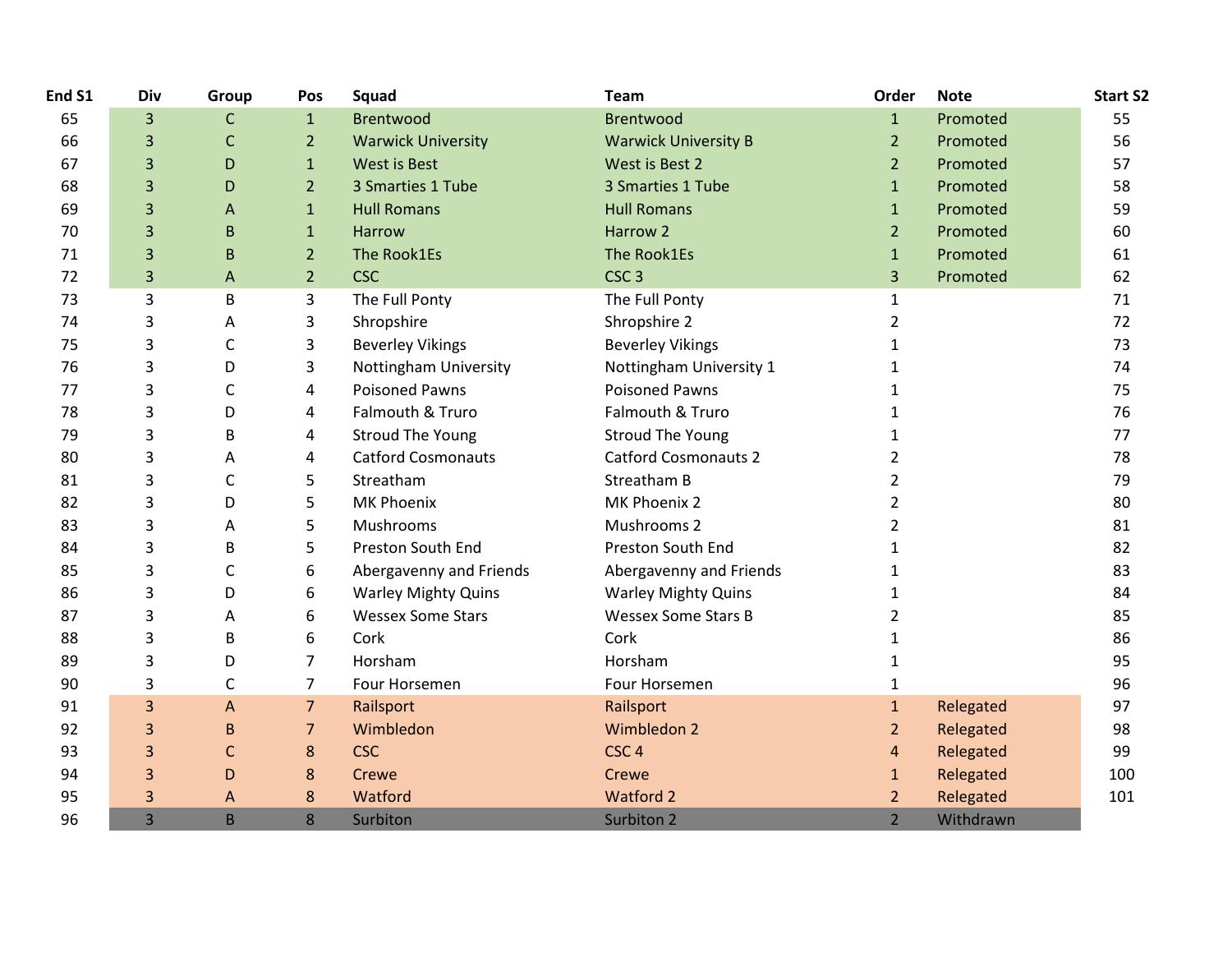| End S1 | Div            | Group        | Pos            | Squad                            | <b>Team</b>                      | Order          | <b>Note</b> | <b>Start S2</b> |
|--------|----------------|--------------|----------------|----------------------------------|----------------------------------|----------------|-------------|-----------------|
| 97     | 4              | A            | $\mathbf{1}$   | <b>Celtic Tigers</b>             | <b>Celtic Tiger Cubs</b>         | 2 <sup>1</sup> | Promoted    | 87              |
| 98     | $\overline{a}$ | Α            | $\overline{2}$ | Chessmates                       | Chessmates                       | $\mathbf{1}$   | Promoted    | 88              |
| 99     | 4              | $\mathsf{C}$ | $\overline{2}$ | <b>Bon Accord</b>                | <b>Bon Accord B</b>              | $\overline{2}$ | Promoted    | 89              |
| 100    | $\overline{a}$ | D            | $\overline{2}$ | <b>Kent KJCA Kestrels</b>        | <b>Kent KJCA Kestrels C</b>      | 3              | Promoted    | 90              |
| 101    | $\overline{4}$ | B            | $\mathbf{1}$   | <b>St Benildus B</b>             | <b>St Benildus B</b>             | $\mathbf{1}$   | Promoted    | 91              |
| 102    | 4              | С            | $\mathbf{1}$   | <b>Hatch End</b>                 | <b>Hatch End A</b>               | $\mathbf{1}$   | Promoted    | 92              |
| 103    | 4              | D            | $\mathbf{1}$   | <b>Warwickshire Bears</b>        | <b>Warwickshire Bears A</b>      | $\mathbf{1}$   | Promoted    | 93              |
| 104    | $\overline{4}$ | B            | $\overline{2}$ | Clevedon                         | Clevedon                         | $\mathbf{1}$   | Promoted    | 94              |
| 105    | 4              | B            | 3              | <b>Phones Pals</b>               | <b>Phones Pals</b>               | 1              |             | 102             |
| 106    | 4              | C            | 3              | <b>Morriston Alekhine</b>        | <b>Morriston Alekhine</b>        | $\mathbf{1}$   |             | 103             |
| 107    | 4              | Α            | 3              | Stroud The Old                   | Stroud The Old                   | $\mathbf{1}$   |             | 104             |
| 108    | 4              | D            | 3              | <b>East Cornwall</b>             | <b>East Cornwall Killers</b>     | 2              |             | 105             |
| 109    | 4              | С            | 4              | To Be Decided                    | To Be Decided                    | 1              |             | 106             |
| 110    | 4              | В            | 4              | Downend                          | Downend 2                        | $\overline{2}$ |             | 107             |
| 111    | 4              | Α            | 4              | Ashfield Anonymous               | Ashfield Anonymous B             | 2              |             | 108             |
| 112    | 4              | D            | 4              | <b>Weston Super Mare</b>         | <b>Weston Super Mare</b>         | 1              |             | 109             |
| 113    | 4              | C            | 5              | <b>Battersea Howitzers</b>       | <b>Battersea Howitzers</b>       | $\mathbf{1}$   |             | 110             |
| 114    | 4              | Α            | 5              | Harrow                           | Harrow 3                         | 3              |             | 111             |
| 115    | 4              | B            | 5              | Urmston                          | Urmston                          | 1              |             | 112             |
| 116    | 4              | D            | 5              | Wantage                          | Wantage                          | 1              |             | 113             |
| 117    | 4              | C            | 6              | Oxford                           | Oxford 3                         | 3              |             | 114             |
| 118    | 4              | D            | 6              | <b>Manchester Juniors</b>        | Manchester Juniors A             | 1              |             | 115             |
| 119    | 4              | Α            | 6              | Camborne & Redruth               | Camborne & Redruth               | 1              |             | 116             |
| 120    | 4              | B            | 6              | <b>Guildford Gatekeepers</b>     | <b>Guildford Gatekeepers</b>     | 1              |             | 117             |
| 121    | 4              | C            | $\overline{7}$ | <b>Bristol Cabot Blackbeards</b> | <b>Bristol Cabot Blackbeards</b> | 1              |             | 126             |
| 122    | 4              | D            | $\overline{7}$ | Atticus                          | <b>Atticus B</b>                 | 2              |             | 127             |
| 123    | 4              | A            | $\overline{7}$ | War & Piece                      | War & Piece                      | $\mathbf{1}$   |             | 128             |
| 124    | $\overline{4}$ | $\mathsf B$  | $\overline{7}$ | Shropshire                       | Shropshire 3                     | $\overline{3}$ | Relegated   | 129             |
| 125    | $\overline{a}$ | D            | 8              | <b>Dorking</b>                   | <b>Dorking</b>                   | $\mathbf{1}$   | Relegated   | 130             |
| 126    | $\overline{4}$ | C            | 8              | <b>Catford Cosmonauts</b>        | <b>Catford Cosmonauts 3</b>      | 3              | Relegated   | 131             |
| 127    | 4              | A            | 8              | <b>Bradford DCA Knights</b>      | <b>Bradford DCA Knights B</b>    | 2              | Relegated   | 132             |
| 128    | $\overline{4}$ | B            | 8              | Surbiton                         | Surbiton 3                       | 3              | Withdrawn   |                 |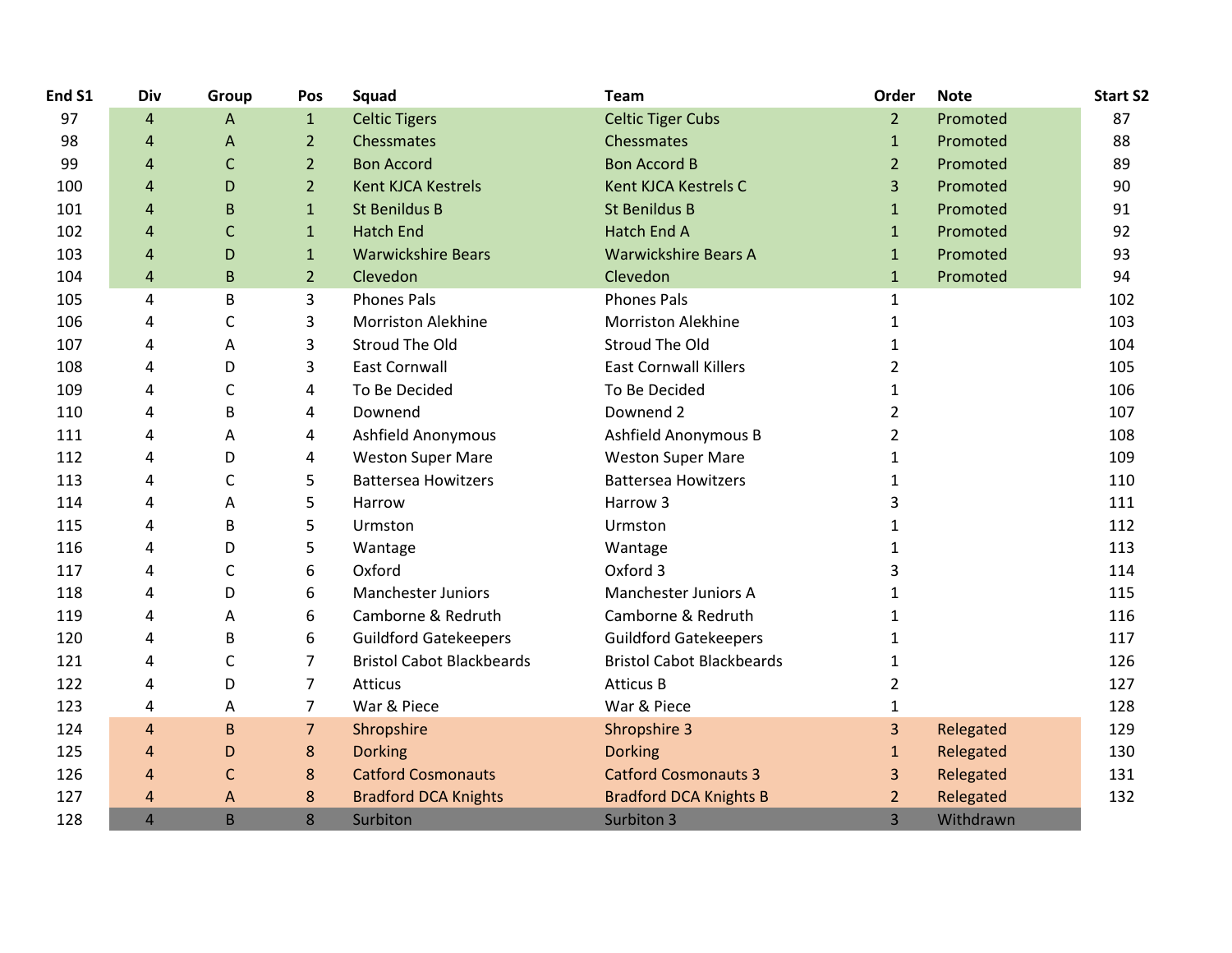| End S1 | Div | Group | Pos            | Squad                         | <b>Team</b>                    | Order          | <b>Note</b> | <b>Start S2</b> |
|--------|-----|-------|----------------|-------------------------------|--------------------------------|----------------|-------------|-----------------|
| 129    | 5   |       | $\mathbf{1}$   | Hertford                      | Hertford                       | $\mathbf{1}$   | Promoted    | 118             |
| 130    | 5   |       | $\overline{2}$ | <b>CSC</b>                    | CSC <sub>5</sub>               | 5              | Promoted    | 119             |
| 131    | 5   |       | 3              | <b>Malpas &amp; Oswestry</b>  | <b>Wirral League Wanderers</b> | 3              | Promoted    | 120             |
| 132    | 5   |       | 4              | <b>St Albans</b>              | St Albans 2                    | $\overline{2}$ | Promoted    | 121             |
| 133    | 5   |       | 5              | <b>Uxbridge Knights</b>       | Uxbridge Knights 1             | $\mathbf{1}$   | Promoted    | 122             |
| 134    | 5   |       | 6              | Gonzaga                       | Gonzaga D                      | 4              | Promoted    | 123             |
| 135    | 5   |       | $\overline{7}$ | <b>Maryport Assassins</b>     | <b>Maryport Assassins B</b>    | $\overline{2}$ | Promoted    | 124             |
| 136    | 5   |       | 8              | <b>Bolton &amp; Worsley</b>   | <b>Bolton &amp; Worsley</b>    | $\mathbf{1}$   | Promoted    | 125             |
| 137    | 5   |       | 9              | <b>Manchester Juniors</b>     | Manchester Juniors B           | $\overline{2}$ |             | 133             |
| 138    | 5   |       | 10             | <b>Warwickshire Bears</b>     | Warwickshire Bears C           | 3              |             | 134             |
| 139    | 5   |       | 11             | <b>Temple Sutton</b>          | <b>Temple Sutton</b>           | $\mathbf{1}$   |             | 135             |
| 140    | 5   |       | 12             | Nottingham University         | Nottingham University 2        | $\overline{2}$ |             | 136             |
| 141    | 5   |       | 13             | <b>Wessex Some Stars</b>      | <b>Wessex Some Stars C</b>     | 3              |             | 137             |
| 142    | 5   |       | 14             | Kent KJCA Kestrels            | Kent KJCA Kestrels D           | 4              |             | 138             |
| 143    | 5   |       | 15             | Doughnuts of Doom             | Doughnuts of Doom              | 1              |             | 139             |
| 144    | 5   |       | 16             | Rugeley                       | Rugeley                        | 1              |             | 140             |
| 145    | 5   |       | 17             | Wigston                       | Wigston 2                      | $\overline{2}$ |             | 141             |
| 146    | 5   |       | 18             | <b>Young Dragons</b>          | <b>Young Dragons</b>           | 1              |             | 142             |
| 147    | 5   |       | 19             | 4 Gems                        | 4 Gems                         | 1              |             | 143             |
| 148    | 5   |       | 20             | <b>Watford Juniors</b>        | <b>Watford Juniors A</b>       | 1              |             | 144             |
| 149    | 5   |       | 21             | <b>Bishop Auckland</b>        | <b>Bishop Trojans</b>          | 1              |             | 145             |
| 150    | 5   |       | 22             | <b>Chess Warriors</b>         | <b>Chess Warriors</b>          | $\mathbf{1}$   |             | 146             |
| 151    | 5   |       | 23             | <b>Warwickshire Bears</b>     | <b>Warwickshire Bears B</b>    | $\overline{2}$ |             | 147             |
| 152    | 5   |       | 24             | <b>Bristol University B</b>   | <b>Bristol University B</b>    | 1              |             | 148             |
| 153    | 5   |       | 25             | Oxford                        | Oxford 4                       | 4              |             | 149             |
| 154    | 5   |       | 26             | Darnall & Handsworth          | Darnall & Handsworth           | 1              |             | 150             |
| 155    | 5   |       | 27             | East Kilbride                 | East Kilbride                  | 1              |             | 151             |
| 156    | 5   |       | 28             | <b>MCS Oxford Juniors</b>     | <b>MCS Oxford Juniors</b>      | 1              |             | 152             |
| 157    | 5   |       | 29             | <b>Broken Herts</b>           | Broken Herts 1                 | $\mathbf{1}$   |             | 153             |
| 158    | 5   |       | 30             | <b>Battersea Pawnbreakers</b> | <b>Battersea Pawnbreakers</b>  | 1              |             | 154             |
| 159    | 5   |       | 31             | <b>St Albans</b>              | St Albans 3                    | 3              |             | 155             |
| 160    | 5   |       | 32             | <b>Grangemouth Giants</b>     | <b>Grangemouth Giants</b>      | 1              |             | 156             |